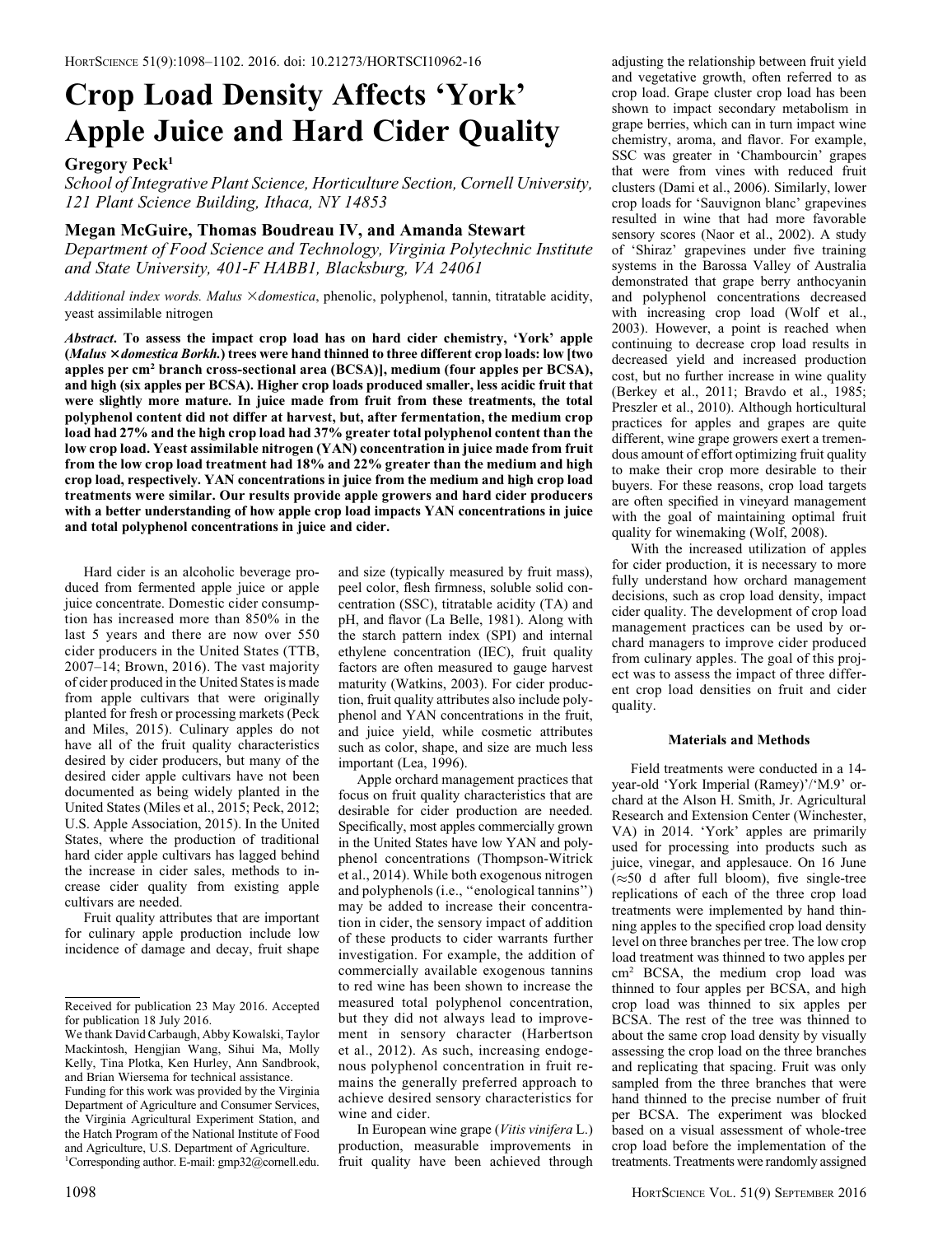to trees with similar crop load levels. The orchard was not irrigated or fertilized during the course of this experiment and weed, insect, and disease management was executed according to regional recommendations (Pfeiffer et al., 2014).

An initial harvest was conducted on 29 Sept. to assess the relative maturity of the treatments using a pooled 10-fruit subsample from the treated branches on each tree which were analyzed for IEC, SPI, fruit firmness, SSC, and TA as described in Thompson-Witrick et al. (2014). Briefly, apples were weighed and visually assessed for percent red blush (0–100%). Flesh firmness was measured on the same samples, after removing part of the peel at two locations along the equator of each apple, using a Fruit Texture Analyzer penetrometer [Güss Manufacturing] (Pty) Ltd., Strand, South Africa] fitted with an 11.1-mm-diameter Effegi tip. The SPI was determined by staining the stem side of an equatorial cross section of the apples with iodine solution (0.22% w/v iodine, 0.88% w/v potassium iodine) and rating patterns against a chart, where  $1 = 100\%$  staining and  $8 = 0\%$  staining (Blanpied and Silsby, 1992). IEC was measured on a 1-mL sample removed from the core cavity of the apple using a gas chromatograph (Agilent 7890; Wilmington, DE) equipped with a flame ion detector. The calyx half of each apple was juiced in a Champion Juicer (Lodi, CA) and SSC was measured using a digital PAL-1 refractometer (Atago U.S.A., Inc., Bellevue, WA) and reported as percent Brix. TA was measured by titrating a 5-mL juice aliquot against a  $0.1$  N NaOH solution to an endpoint of pH 8.1 with an autotitrator (848 TitrinoPlus, Herisau, CH). A separate 50 mL juice subsample was frozen  $(-80 °C)$  and shipped to the Enology and Fermentation Laboratory in the HABB1 Building at Virginia Tech (Blacksburg, VA) for total polyphenol analysis as described below.

On 10 Oct., an additional 10 apples per tree were analyzed for the same parameters as mentioned above. The remaining apples from the treated branches were also harvested and transported to the Enology and Fermentation Laboratory and stored at  $4^{\circ}$ C for 1 week before processing. All other apples from each sample tree were harvested, counted (as were fruit that dropped prematurely), and reported as crop load on a square centimeter trunk cross-sectional area (TCSA) basis.

On 17 Oct., apples from four of the five field replications were cleaned in a rod and reel washer and ground into a pulp using a hammer mill (RH HM100; Herbold Meckesheim USA, Smithfield, RI). There was not enough fruit from the fifth replication to produce a sufficient volume of juice for fermentation. As the apple pulp was produced, it was layered evenly onto a custombuilt rack and cloth press and pressed until juice no longer ran from the racks. Between each treatment, the hammer mill and press were disassembled and thoroughly rinsed with water. Juice was collected in foodgrade plastic buckets, covered, and held at

 $4^{\circ}$ C for 4 d to allow particulate matter to settle before further processing. Samples for YAN analysis, described below, were taken at this time. No clarification agents or other adjuvants were added to the juice after pressing. On 21 Oct., samples were removed from refrigeration and warmed to 16  $\degree$ C over a 3-h period. From each sample, 5.7 L of juice was decanted off the gross lees into 11.6-L carboys. Potassium metabisulfite was added at a rate of 33 mg $\cdot L^{-1}$  to each carboy as an antioxidant and antimicrobial agent. Commercial yeast (Saccharomyces cerevisiae  $\times$ bayanus strain EC1118 Prise de Mousse) (Scott Laboratories, Petaluma, CA) was rehydrated in warm, de-ionized water and pitched at a rate of 238 mg·L–1 into each carboy. Go-Ferm<sup>®</sup> rehydration nutrient (Scott Laboratories) was added at a rate of 301 mg $L^{-1}$  juice to the rehydration water before addition of the yeast. Each carboy was stopped with a bung and air lock and placed into a refrigerator at  $16^{\circ}$ C. During fermentation, SSC and temperature were measured daily with a portable Density Meter (Anton Paar USA, Ashland, VA). Fermaid K yeast nutrient (Scott Laboratories) was added at  $238 \text{ mg} \cdot \text{L}^{-1}$ during fermentation, at 1/3 sugar depletion, per the manufacturer's recommendation. Nine days after fermentation began (30 Oct.), the headspace of each carboy was sparged with nitrogen gas to displace oxygen and minimize cider oxidation. When the SSC for all samples had reached a stable value (4 Nov.), the fully fermented ciders were decanted into 3.8-L carboys. Potassium metabisulfite was added at a rate of 33 mg $\cdot L^{-1}$  to further minimize oxidation. Subsamples for polyphenol analysis were taken from each sample and frozen at  $-80$  °C until the time of analysis.

Total polyphenol concentration of juice and cider samples was determined using the Folin–Ciocalteu (FC) assay as described by Waterhouse (2002). A standard curve was prepared using gallic acid (Sigma Aldrich, St. Louis, MO) and results are reported in gallic acid equivalents (GAE). Absorbance was measured at 765 nm on a spectrophotometer (Genesys 10S ultraviolet-VIS; Thermo Scientific, Madison, WI). Samples were run in triplicate.

YAN was quantified using two commercially available assay kits for determination of 1) free amino nitrogen (K-PANOPA kit; Megazyme, Wicklow, Ireland) and 2) ammonium ion (K-AMIAR rapid ammonia determination kit; Megazyme). Total YAN was

determined by summing the primary amino nitrogen value and the nitrogen contribution of the ammonium ion to obtain a total YAN value. Juice samples were analyzed for YAN immediately after pressing and were centrifuged at 1096  $g_n$  for 5 min before analysis. Analyses were performed in triplicate. SSC was determined using a DMA 35 handheld digital density meter (Anton Paar USA). Ethanol concentration and residual sugar concentration in cider samples were determined by Foss WineScan FT 120 (Eden Prarie, MN). A repeated measures analysis of variance (ANOVA) followed by Tukey's honestly significant difference (HSD) was used to analyze fermentation rate to reflect changes in treatment and control values over time. All data were subjected to ANOVA and post hoc mean separation was performed by Tukey's HSD using SAS (version 9.2; SAS Institute Cary, NC).

#### Results and Discussion

Whole tree crop load was 42% to 51% greater than the targeted crop load on the hand-thinned treatments, but treatments were different from each other in a progression that matched the imposed treatments on the handthinned branches (Table 1). Only fruit from the precisely hand-thinned branches were used for fruit and cider chemical analysis. At both harvests, apples from the low crop load treatment on the hand-thinned branches were the largest in diameter and the greatest in mass, while apples from the high crop load treatment were the smallest in diameter and had the least mass (Tables 2 and 3). On a whole tree basis, apples from the low crop load treatment also had the greatest mass, while apples from the high crop load treatment had the least mass (Table 1). The relationship between low crop load and large fruit size is well known in apple production and is one of the reasons for a considerable body of research aimed at identifying the ideal crop load for different cultivars and orchard designs (Dennis, 2000; Embree et al., 2007; Marini et al., 2002; Robinson and Watkins, 2003). In addition, greater crop loads will inhibit flower bud initiation and result in low flower density and yields in the following season. 'York' apple trees are prone to biennial bearing when over cropped, so commercial growers typically strive for a crop load of between four and six fruit/ TCSA (Byers and Carbaugh, 2002; Miller and Tworkoski, 2010). There were no differences

Table 1. Crop load, mean fruit weight, and preharvest drops of 'York'/'M.9' apple trees with low [two fruit per branch cross-sectional area (BCSA)], medium (four fruit per BCSA), and high (six fruit per BCSA) crop loads in Winchester, VA, when harvested on 10 Oct.

|           | Whole tree crop load |                |                         |
|-----------|----------------------|----------------|-------------------------|
| Crop load | (fruit per TCSA)     | Fruit wt $(g)$ | Preharvest drop $(\% )$ |
| Low       | $4.8 \pm 0.3$ $c^2$  | $190 \pm 19$ a | $6.0 \pm 0.0$           |
| Medium    | $7.9 \pm 0.5$ b      | $148 \pm 15$ b | $4.8 \pm 0.2$           |
| High      | $11.8 \pm 0.4$ a     | $123 \pm 13$ c | $4.7 \pm 0.2$           |

 $^{7}$ Mean separation within column by Tukey's honestly significant difference test at  $P \le 0.05$ ; values are mean  $\pm$  se (n = 5).

TCSA = Trunk cross-sectional area.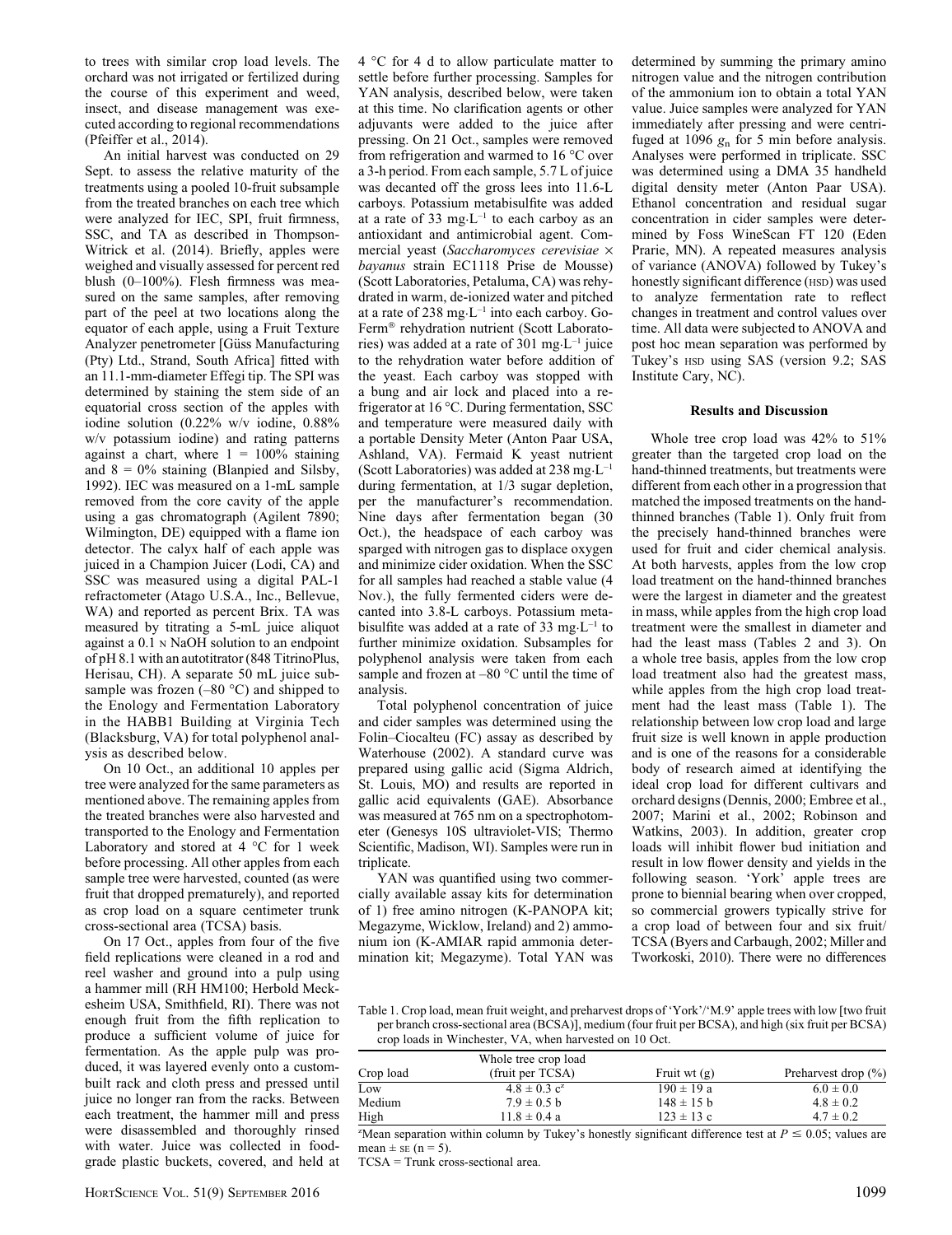Table 2. Fruit diameter, mean fruit weight, red peel color, flesh firmness, starch pattern index (SPI), internal ethylene concentration (IEC), soluble solid concentration (SSC), pH, and titratable acidity (TA) of 'York'/'M.9' apples with low [two fruit per branch cross-sectional area (BCSA)], medium (four fruit per BCSA), and high (six fruit per BCSA) crop loads in Winchester, VA, when measured at harvest 1 (29 Sept.).

| Crop load | Diam $(mm)$                                      | Fruit wt $(g)$               | Color $(\% )$ | Flesh firmness (N) | $SPI(1-8)$       | IEC $(uL-1)$                                                                                                              | SSC (°Brix)    | pH                 | $TA(g \cdot L^{-1})$ |
|-----------|--------------------------------------------------|------------------------------|---------------|--------------------|------------------|---------------------------------------------------------------------------------------------------------------------------|----------------|--------------------|----------------------|
| Low       | $79.2 \pm 2 a^{y}$                               | $196 \pm 14$ a $94 \pm 3$ ab |               | $98 \pm 9$ b       | $1.4 \pm 0.1 a$  | $\triangle$ LOD <sup>z</sup>                                                                                              | $11.1 \pm 0.1$ | $3.37 \pm 0.01$ ab | $5.9 \pm a$          |
| Medium    | $73.0 \pm 2 h$                                   | $151 \pm 9$ b                | $96 \pm 2 a$  | $102 \pm 8$ ab     | $1.3 \pm 0.1$ ab | <lod< td=""><td><math>11.0 \pm 0.2</math></td><td><math>3.36 \pm 0.01</math> b</td><td><math>5.0 \pm h</math></td></lod<> | $11.0 \pm 0.2$ | $3.36 \pm 0.01$ b  | $5.0 \pm h$          |
| High      | $69.2 \pm 2c$                                    | $128 \pm 10$ c $93 \pm 3$ b  |               | $104 \pm 7$ a      | $1.2 \pm 0.1$ b  | <lod< td=""><td><math>11.0 \pm 0.2</math></td><td><math>3.38 \pm 0.01</math> a</td><td><math>4.5 \pm c</math></td></lod<> | $11.0 \pm 0.2$ | $3.38 \pm 0.01$ a  | $4.5 \pm c$          |
|           | $\sim$ $\sim$ $\sim$ $\sim$ $\sim$ $\sim$ $\sim$ |                              |               |                    |                  |                                                                                                                           |                |                    |                      |

z LOD = Limit of detection.

Mean separation within columns by Tukey's honestly significant difference test at  $P \le 0.05$ ; values are mean  $\pm$  se (n = 5).

Table 3. Fruit diameter, mean fruit weight, red peel color, flesh firmness, starch pattern index (SPI), internal ethylene concentration (IEC), soluble solid concentration (SSC), pH, and titratable acidity (TA) of 'York'/'M.9' apples with low [two fruit per branch cross-sectional area (BCSA)], medium (four fruit per BCSA), and high (six fruit per BCSA) crop loads in Winchester, VA, when measured at harvest 2 (10 Oct).

| Crop load | Diam $(mm)$      | Fruit wt $(g)$ | Color $(\%)$ | Flesh firmness (N)                                                                                                                                                                                                                                                          | $SPI(1-8)$      | IEC $(\mu L \cdot L^{-1})$ | SSC (°Brix)      | pH                | $TA(g \cdot L^{-1})$ |
|-----------|------------------|----------------|--------------|-----------------------------------------------------------------------------------------------------------------------------------------------------------------------------------------------------------------------------------------------------------------------------|-----------------|----------------------------|------------------|-------------------|----------------------|
| Low       | $81.1 \pm 2 a^2$ | $209 \pm 13$ a | $98 \pm 1$   | $89 \pm 3$ b                                                                                                                                                                                                                                                                | $1.9 \pm 0.3$ b | $1.8 \pm 1$                | $12.5 \pm 0.2$ a | $3.44 \pm 0.01$ b | $5.4 \pm 0.2$ a      |
| Medium    | $74.4 \pm 2 h$   | $159 \pm 10$ b | $97 \pm 1$   | $93 \pm 4 a$                                                                                                                                                                                                                                                                | $2.0 \pm 0.4 b$ | $5.1 \pm 9$                | $12.1 \pm 0.2$ b | $3.53 \pm 0.01$ a | $4.5 \pm 0.1$ b      |
| High      | $71.6 \pm 2c$    | $145 \pm 10$ c | $98 \pm 1$   | $92 \pm 3$ a                                                                                                                                                                                                                                                                | $3.1 \pm 0.5$ a | $14.7 \pm 23$              | $12.0 \pm 0.1$ b | $3.52 \pm 0.01$ a | $3.8 \pm 0.1$ c      |
|           |                  |                |              | $2\lambda$ from concentration of the column for Tailors's frame attack of a $\lambda$ and $\lambda$ and $\lambda$ and $\lambda$ and $\lambda$ and $\lambda$ and $\lambda$ and $\lambda$ and $\lambda$ and $\lambda$ and $\lambda$ and $\lambda$ and $\lambda$ and $\lambda$ |                 |                            |                  |                   |                      |

"Mean separation within column by Tukey's honestly significant difference test at  $P \le 0.05$ ; values are mean  $\pm$  se (n = 5).

Table 4. Total polyphenol concentration expressed as gallic acid equivalents (GAE) of fresh and fermented apple juice from 'York'/'M.9' apple trees with low [two fruit per branch cross-sectional area (BCSA)], medium (four fruit per BCSA), and high (six fruit per BCSA) crop loads in Winchester, VA.

|           |                  | Total polyphenols $(mg \cdot L^{-1} GAE)$ |                 |
|-----------|------------------|-------------------------------------------|-----------------|
| Crop load | Harvest 1 juice  | Harvest 2 juice                           | Fermented cider |
| Low       | $209 \pm 30^{2}$ | $225 \pm 20$                              | $215 \pm 14$ a  |
| Medium    | $216 \pm 15$     | $245 \pm 13$                              | $294 \pm 11$ b  |
| High      | $227 \pm 21$     | $218 \pm 22$                              | $340 \pm 10$ c  |

Mean separation within column by Tukey's honestly significant difference test at  $P \le 0.05$ ; values are mean  $\pm$  sE (n = 5 for harvest 1 and 2; n = 4 for the fermented cider).

in the amount of premature fruit drop among treatments (Table 1).

The medium crop load treatment had a greater red peel color than the high crop load treatment at the first harvest, but no differences at the second harvest were detected when all treatments had, on average, greater than 97% red coloration (Tables 2 and 3). Fruit firmness was lower in the low crop load treatment than the high crop load at harvest 1, and lower than both the medium and high crop load treatments at harvest 2. The SPI was higher (lower starch content) in the low crop treatment than the high crop load treatment at harvest 1, but the high crop load treatment had the highest SPI rating at harvest 2. There was no difference in IEC among treatments at either harvest, but numerically, fruit from the high crop load treatment had six times greater IEC at harvest 2. There was no difference in SSC at harvest 1, but at harvest 2, fruit from the low crop load treatment had the highest SSC. The high crop load treatment had greater pH values than the medium crop load treatment at harvest 1, and greater than the low crop load treatment at harvest 2. At both harvests, the low crop load treatment had the greatest TA and the high crop load treatment had the lowest TA.

When all other biological and environmental conditions are the same, higher crop loads are often reported to delay fruit maturity and result in fruit with lower SSC, greater TA, greater flesh firmness, and less red coloration (De Salvador et al., 2006; Serra et al., 2016; Wünshe et al., 2005). It is unclear why our treatments did not follow that trend; however, a similar result has been shown in 'Honeycrisp' apples (Robinson and Watkins, 2003). We detected no differences in SPI, IEC, or SSC in fruit from the first harvest, indicating that there was no maturity difference at that time (Table 2). However, at the second harvest, the high crop load treatment had the greatest SPI suggesting that it was the treatment with the most advanced maturity, although SSC and IEC were similar among the treatments (Table 3). A visual assessment of the percentage of return bloom was made in the following spring. All treatments had a very low return bloom relative to other trees in that orchard, but there were no statistical differences among the treatments.

Total polyphenol concentrations of juice samples derived from whole fruit ranged between 209 and 245 mg $\text{L}^{-1}$  GAE, which is similar to the concentration range found by Thompson-Witrick et al. (2014) using apples harvested in 2013 from the same trees (1 year before this study). There was no difference in total polyphenol concentration among crop load treatments at either harvest, but after fermentation, cider from the high crop load treatment had 63% greater total polyphenol concentration (Table 4). Awad et al. (2001) found that greater crop loads decreased sugars, acids, and flesh firmness of 'Jonagold', but not of 'Elstar' apples, suggesting that genotypic differences may exist. However, crop load made little or no difference for most individual polyphenol compounds [measured by high-performance liquid chromatography (HPLC)] in the peel of either cultivar. Using whole fruit samples, Stopar et al. (2002) found that when 'Jonagold' crop

load increased by 80%, the concentration of total polyphenols (measured by FC) decreased by 30%, as did red peel color, sugars, and flesh firmness. The study also analyzed individual polyphenols such as catechin and epicatechin (measured by HPLC) which showed a decrease of 178% and 71%, respectively, between their lowest (30 fruits per tree) and highest crop load (157 fruits per tree) treatments. Another study using whole fruit samples of 'Fuji', 'Gala', and 'Golden Delicious' found inconsistent total polyphenol concentrations (measured by FC) trends and no significant differences among three crop load densities (Unuk et al., 2006). None of these studies analyzed juice or fermented cider. Thus, our results may be due to different conditions such as oxidation during processing, increasing ethanol concentration and other biochemical processes of yeast metabolism during fermentation. Polyphenol composition in apple juice and cider may be different from that of peel or flesh tissue that is immediately frozen (Renard et al., 2011). Thus, it is reasonable to expect different results when juice or cider processed to approximate commercial cider making conditions is analyzed, rather than analyzing peel or flesh that is handled to minimize oxidation and reflect polyphenol concentration and composition of intact apple fruit tissues.

Fermented cider from the high crop load treatment had the greatest total polyphenol concentration and the low crop load had the lowest total polyphenol concentration (Table 4). Polyphenol compounds are endogenous to all apples, but are found in various concentrations based on the cultivar and specific tissue being analyzed. In a separate study conducted in Virginia, it was shown that the peel of 'York' apples contained more than five times the total polyphenols of the flesh on a wet weight basis, specifically catechins, quercetin derivatives, and phloretin derivatives (Thompson-Witrick et al., 2014). It should be noted, however, that peel tissue accounts for less than 10% of the total apple mass (Peck et al., 2006). In addition, given the lack of specificity of the FC assay method, it is not possible to know which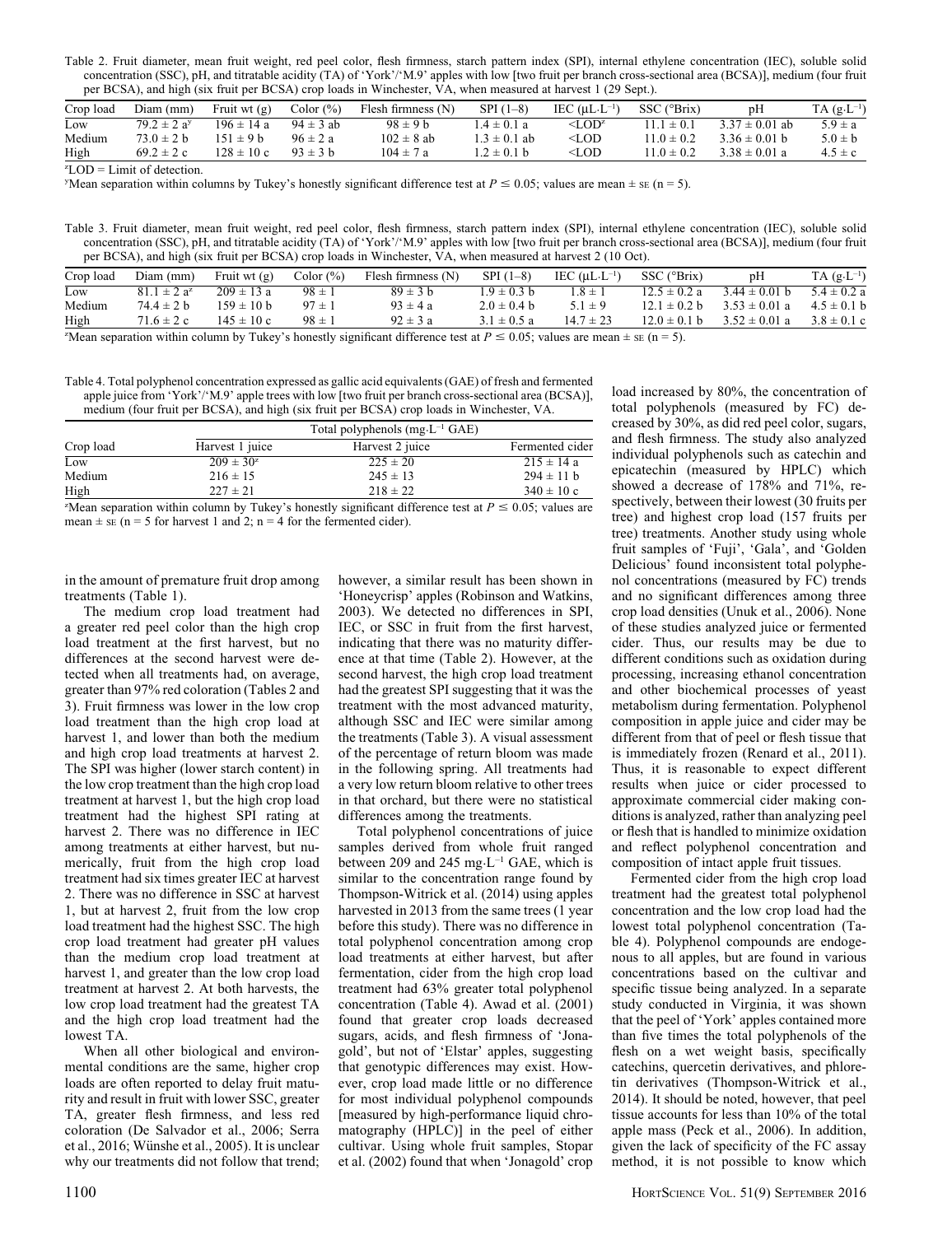polyphenol compounds were different among the treatments in our experiment. However, other reports suggest that procyanidins and (+)–catechin in the pulp and dihydrochalcones such as quercetin and phloretin in the peel, as well as the degree of polyphenol polymerization can be used to identify ripe from unripe fruit (Alonso-Salces et al., 2005).

The juice used for polyphenol analysis at the two harvests was made from a 10-fruit sample, while the cider for each experimental unit was made from about equal volumes of fruit in order to fill the fermentation vessels with the same amount of juice for each treatment. When processing the same volume of fruit into juice for cider, smaller fruit sizes would likely have a greater skin to flesh ratio, which in turn could increase the total phenolic content of the cider. This may explain why we did not find differences in polyphenol content in the juice, but we did find greater polyphenol content as the crop load treatments increased and the fruit size correspondingly decreased. In addition, fermentation of unclarified juice with some remaining solids could have allowed for continued extraction of polyphenols from suspended solids, with increased extraction efficiency as the ethanol concentration of the matrix increased during fermentation. The samples pressed from smaller fruit (in this case, high crop load lots) would contain a higher proportion of peel in the solids, and thus extraction of polyphenols from solids during fermentation could reasonably be expected to yield higher total polyphenols in lots where the solids consisted of a higher proportion of the polyphenol-rich peel (i.e., the high crop load treatment).

Further research should include a determination of individual polyphenol compounds, specifically flavan-3-ols and procyanidins in both juice and cider, to provide insight as to whether the crop load treatments influence the composition of sensorially important polyphenols. Apple polyphenol composition may change during ripening (Renard et al.,



Fig. 1. Yeast assimilable nitrogen of juice from 'York'/'M.9' apple trees with low [two fruit per branch cross-sectional area (BCSA)], medium (four fruit per BCSA), and high (six fruit per BCSA) crop loads in Winchester, VA. Mean separation by Tukey's honestly significant difference test; error bars represent  $SE (n = 4)$ .

2007). Thus, it is possible that the polyphenol composition (not only the concentration) in juice and cider from the high crop load treatment was different from that of the juice and cider from the low crop load treatment. Polyphenols present in fruit from the high crop load treatment may have been less susceptible to oxidation during processing, or more easily extracted under conditions of increasing ethanol concentration, as is the case with phloretin (Li et al., 2011). However, the FC method measures total polyphenols and to conclusively determine this hypothesis would require a quantification of individual polyphenols, an analysis that was not performed for this study.

The juice from the low crop load treatment in the present study had greater YAN concentration than either the medium or high crop load treatments (Fig. 1). After a carbon source (i.e., sugar), nitrogen is the most important nutrient required by yeast. Yeast use nitrogen to build cell mass and produce enzymes required for metabolism (Bell and Henschke, 2005). YAN refers to nitrogen forms available for yeast metabolism and includes ammonium ions as well as free amino acids. When YAN concentration in juice is insufficient, fermentation performance can be less than ideal, resulting in the production of undesirable off-aromas such as hydrogen sulfide, and/or incomplete fermentation (Bisson and Butzke, 2000; Bohlscheid et al., 2011). The minimum

YAN concentration required to complete fermentation depends on multiple factors including osmotic stress (due to high initial sugar concentration), yeast strain, and the presence of other nutrients including biotin and pantothenic acid (Bell and Henschke, 2005; Bohlscheid et al., 2011). General recommendations for minimum YAN for winemaking range from 140 to 350 mg $\cdot$ L<sup>-1</sup>, and all the treatments would have been below this threshold (Bisson and Butzke, 2000; Mendes-Ferreira et al., 2004). The establishment of a target YAN value for cider fermentation remains a topic of current research. The greater YAN concentration in the low crop load treatment did not coincide with a significant fermentation duration when analyzed by comparing maximum fermentation rate (the slope of the curve during the logarithmic phase of the fermentation) or by repeated measures (Fig. 2). There were no differences among treatments for total alcohol, residual sugar, or pH in the fermented cider (Table 5). However, consistent with the juice data, the low crop load treatment had the highest TA in the fermented cider and the high crop load treatment had the lowest TA.

#### Conclusion

Our study suggests that apple juice and cider quality can be altered by crop load management. Management strategies for chemical thinning should take into account



Fig. 2. Fermentation monitoring of juice from 'York'/'M.9' apple trees with low [two fruit per branch cross-sectional area (BCSA)], medium (four fruit per BCSA), and high (six fruit per BCSA) crop loads in Winchester, VA, for 15 d, reported as observed soluble solids concentration on each day for each treatment. Plotted values represent means and error bars represent  $SE(n = 4)$ .

Table 5. Total alcohol, residual sugar (RS), pH, and titratable acidity (TA) of fermented cider from 'York'/ 'M.9' apple trees with low [two fruit per branch cross-sectional area (BCSA)], medium (four fruit per BCSA), and high (six fruit per BCSA) crop loads in Winchester, VA.

| Crop load | Total alcohol (%) | $RS(\%)$      | pH              | $TA (g.L^{-1})$ |
|-----------|-------------------|---------------|-----------------|-----------------|
| Low       | $6.4 \pm 0.1^z$   | $1.0 \pm 0.0$ | $3.53 \pm 0.03$ | $5.7 \pm 0.5$ a |
| Medium    | $6.4 \pm 0.2$     | $1.0 \pm 0.0$ | $3.52 \pm 0.02$ | $5.0 \pm 0.2$ b |
| High      | $6.3 \pm 0.1$     | $1.0 \pm 0.0$ | $3.58 \pm 0.03$ | $4.5 \pm 0.2$ c |
|           |                   |               |                 |                 |

 $^{7}$ Mean separation within column by Tukey's honestly significant difference test at  $P \le 0.05$ ; values are mean  $\pm$  se (n = 4).